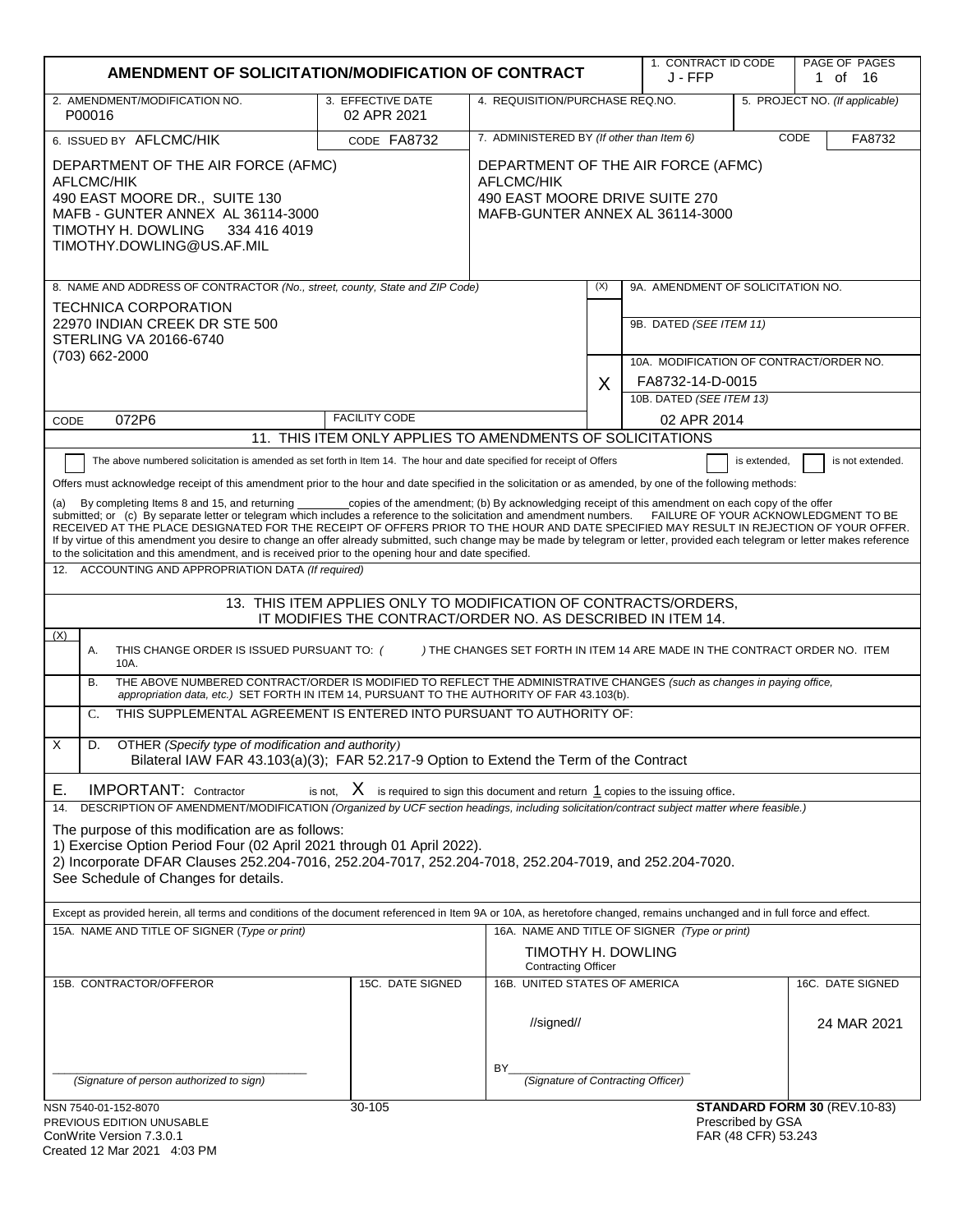- 1) The purpose of this modification is to exercise Option Period Four (02 April 2021 through 01 April 2022) of the contract in accordance with FAR 52.217-9, Option to Extend the Term of the Contract. Option Period Four of the contract is hereby exercised.
- 2) The following DFAR Clauses are incorporated as full texts:

# **252.204-7016 Covered Defense Telecommunications Equipment or Services-Representation.**

As prescribed in 204.2105 <https://www.acq.osd.mil/dpap/dars/dfars/html/current/204\_21.htm>(a), use the following provision:

# COVERED DEFENSE TELECOMMUNICATIONS EQUIPMENT OR SERVICES-REPRESENTATION (DEC 2019)

 (a) *Definitions*. As used in this provision, "covered defense telecommunications equipment or services" has the meaning provided in the clause  $252.204 - 7018$ <https://www.acq.osd.mil/dpap/dars/dfars/html/current/252204.htm>, Prohibition on the Acquisition of Covered Defense Telecommunications Equipment or Services.

 (b) *Procedures*. The Offeror shall review the list of excluded parties in the System for Award Management (SAM) (*<https://www.sam.gov/>*) for entities excluded from receiving federal awards for "covered defense telecommunications equipment or services".

 (c) *Representation*. The Offeror represents that it [ ] does, [ ] does not provide covered defense telecommunications equipment or services as a part of its offered products or services to the Government in the performance of any contract, subcontract, or other contractual instrument.

## (End of provision)

## **252.204-7017 Prohibition on the Acquisition of Covered Defense Telecommunications Equipment or Services-Representation.**

As prescribed in 204.2105

<https://www.acq.osd.mil/dpap/dars/dfars/html/current/204\_21.htm>(b), use the following provision:

## PROHIBITION ON THE ACQUISITON OF COVERED DEFENSE TELECOMMUNICATIONS EQUIPMENT OR SERVICES-REPRESENTATION (DEC 2019)

 The Offeror is not required to complete the representation in this provision if the Offeror has represented in the provision at 252.204-7016

<https://www.acq.osd.mil/dpap/dars/dfars/html/current/252204.htm>, Covered Defense Telecommunications Equipment or Services-Representation, that it "does not provide covered defense telecommunications equipment or services as a part of its offered products or services to the Government in the performance of any contract, subcontract, or other contractual instrument."

 (a) *Definitions*. "Covered defense telecommunications equipment or services," "covered mission," "critical technology," and "substantial or essential component," as used in this provision, have the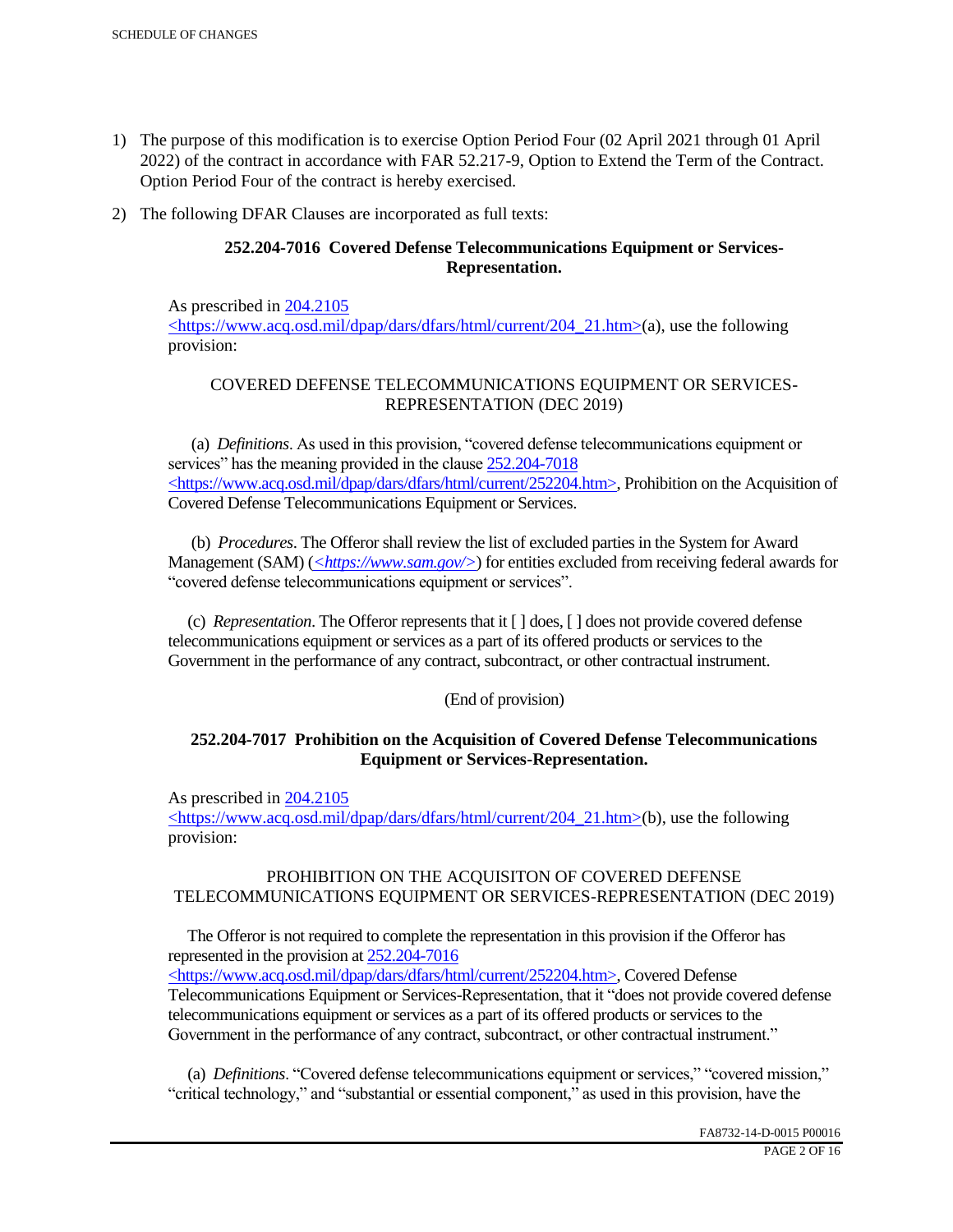meanings given in the 252.204-7018

 $\langle$ https://www.acq.osd.mil/dpap/dars/dfars/html/current/252204.htm> clause, Prohibition on the Acquisition of Covered Defense Telecommunications Equipment or Services, of this solicitation.

 (b) *Prohibition*. Section 1656 of the National Defense Authorization Act for Fiscal Year 2018 (Pub. L. 115-91) prohibits agencies from procuring or obtaining, or extending or renewing a contract to procure or obtain, any equipment, system, or service to carry out covered missions that uses covered defense telecommunications equipment or services as a substantial or essential component of any system, or as critical technology as part of any system.

 (c) *Procedures*. The Offeror shall review the list of excluded parties in the System for Award Management (SAM) at  $\leq$ https://www.sam.gov/> for entities that are excluded when providing any equipment, system, or service to carry out covered missions that uses covered defense telecommunications equipment or services as a substantial or essential component of any system, or as critical technology as part of any system, unless a waiver is granted.

 (d) *Representation*. If in its annual representations and certifications in SAM the Offeror has represented in paragraph (c) of the provision at 252.204-7016 <https://www.acq.osd.mil/dpap/dars/dfars/html/current/252204.htm>, Covered Defense Telecommunications Equipment or Services-Representation, that it "does" provide covered defense telecommunications equipment or services as a part of its offered products or services to the Government in the performance of any contract, subcontract, or other contractual instrument, then the Offeror shall complete the following additional representation:

The Offeror represents that it  $\lceil \cdot \rceil$  will  $\lceil \cdot \rceil$  will not provide covered defense telecommunications equipment or services as a part of its offered products or services to DoD in the performance of any award resulting from this solicitation.

 (e) *Disclosures*. If the Offeror has represented in paragraph (d) of this provision that it "will provide covered defense telecommunications equipment or services," the Offeror shall provide the following information as part of the offer:

 (1) A description of all covered defense telecommunications equipment and services offered (include brand or manufacturer; product, such as model number, original equipment manufacturer (OEM) number, manufacturer part number, or wholesaler number; and item description, as applicable).

 (2) An explanation of the proposed use of covered defense telecommunications equipment and services and any factors relevant to determining if such use would be permissible under the prohibition referenced in paragraph (b) of this provision.

 (3) For services, the entity providing the covered defense telecommunications services (include entity name, unique entity identifier, and Commercial and Government Entity (CAGE) code, if known).

 (4) For equipment, the entity that produced or provided the covered defense telecommunications equipment (include entity name, unique entity identifier, CAGE code, and whether the entity was the OEM or a distributor, if known).

(End of provision)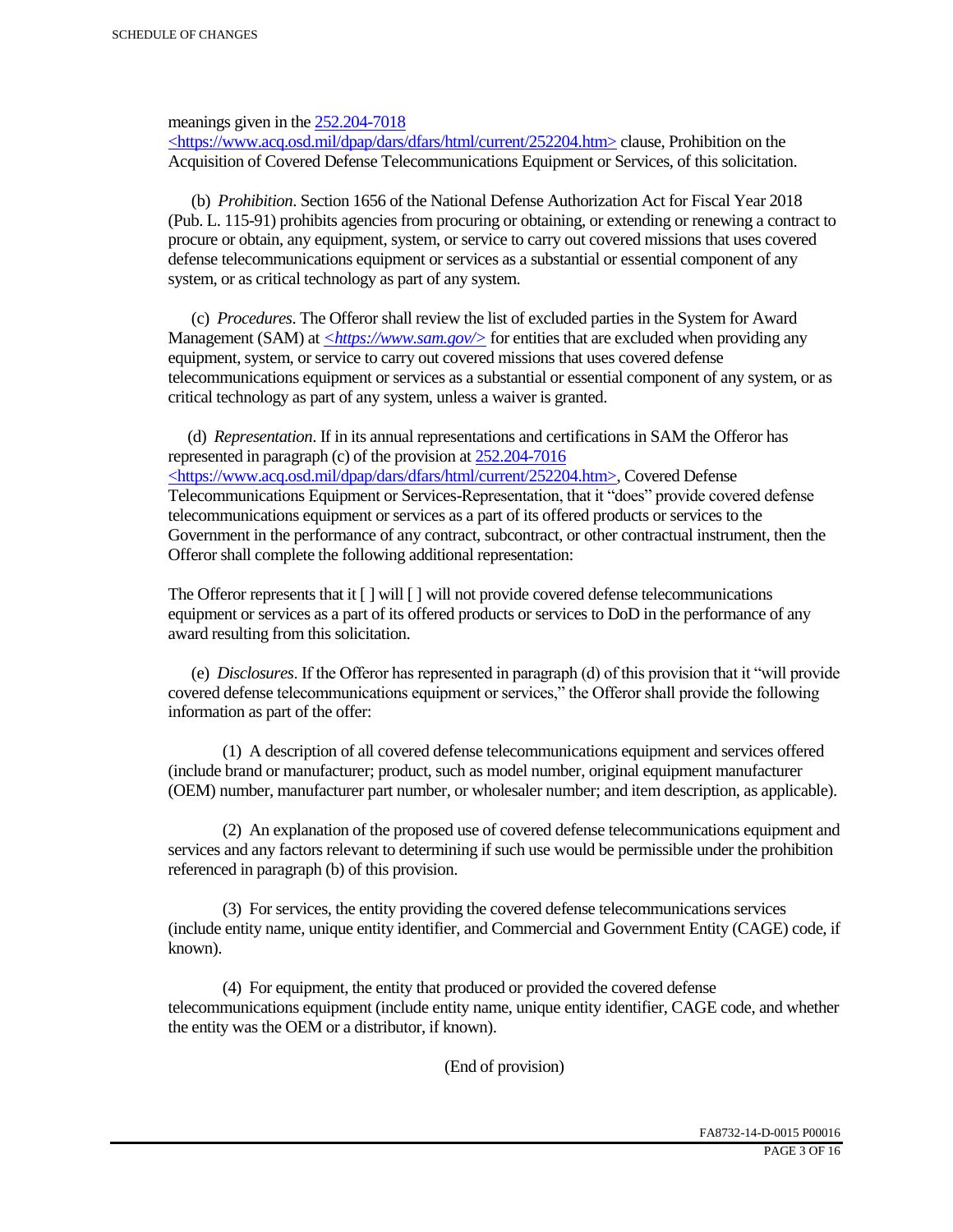# **252.204-7018 Prohibition on the Acquisition of Covered Defense Telecommunications Equipment or Services.**

As prescribed in 204.2105

 $\langle$ https://www.acq.osd.mil/dpap/dars/dfars/html/current/204\_21.htm>(c), use the following clause:

PROHIBITION ON THE ACQUISITION OF COVERED DEFENSE TELECOMMUNICATIONS EQUIPMENT OR SERVICES (JAN 2021)

(a) *Definitions*. As used in this clause-

"Covered defense telecommunications equipment or services" means-

 (1) Telecommunications equipment produced by Huawei Technologies Company or ZTE Corporation, or any subsidiary or affiliate of such entities;

(2) Telecommunications services provided by such entities or using such equipment; or

 (3) Telecommunications equipment or services produced or provided by an entity that the Secretary of Defense reasonably believes to be an entity owned or controlled by, or otherwise connected to, the government of a covered foreign country.

"Covered foreign country" means-

(1) The People's Republic of China; or

(2) The Russian Federation.

"Covered missions" means-

 (1) The nuclear deterrence mission of DoD, including with respect to nuclear command, control, and communications, integrated tactical warning and attack assessment, and continuity of Government; or

(2) The homeland defense mission of DoD, including with respect to ballistic missile defense.

"Critical technology" means-

 (1) Defense articles or defense services included on the United States Munitions List set forth in the International Traffic in Arms Regulations under subchapter M of chapter I of title 22, Code of Federal Regulations;

 (2) Items included on the Commerce Control List set forth in Supplement No. 1 to part 774 of the Export Administration Regulations under subchapter C of chapter VII of title 15, Code of Federal Regulations, and controlled-

 (i) Pursuant to multilateral regimes, including for reasons relating to national security, chemical and biological weapons proliferation, nuclear nonproliferation, or missile technology; or

(ii) For reasons relating to regional stability or surreptitious listening;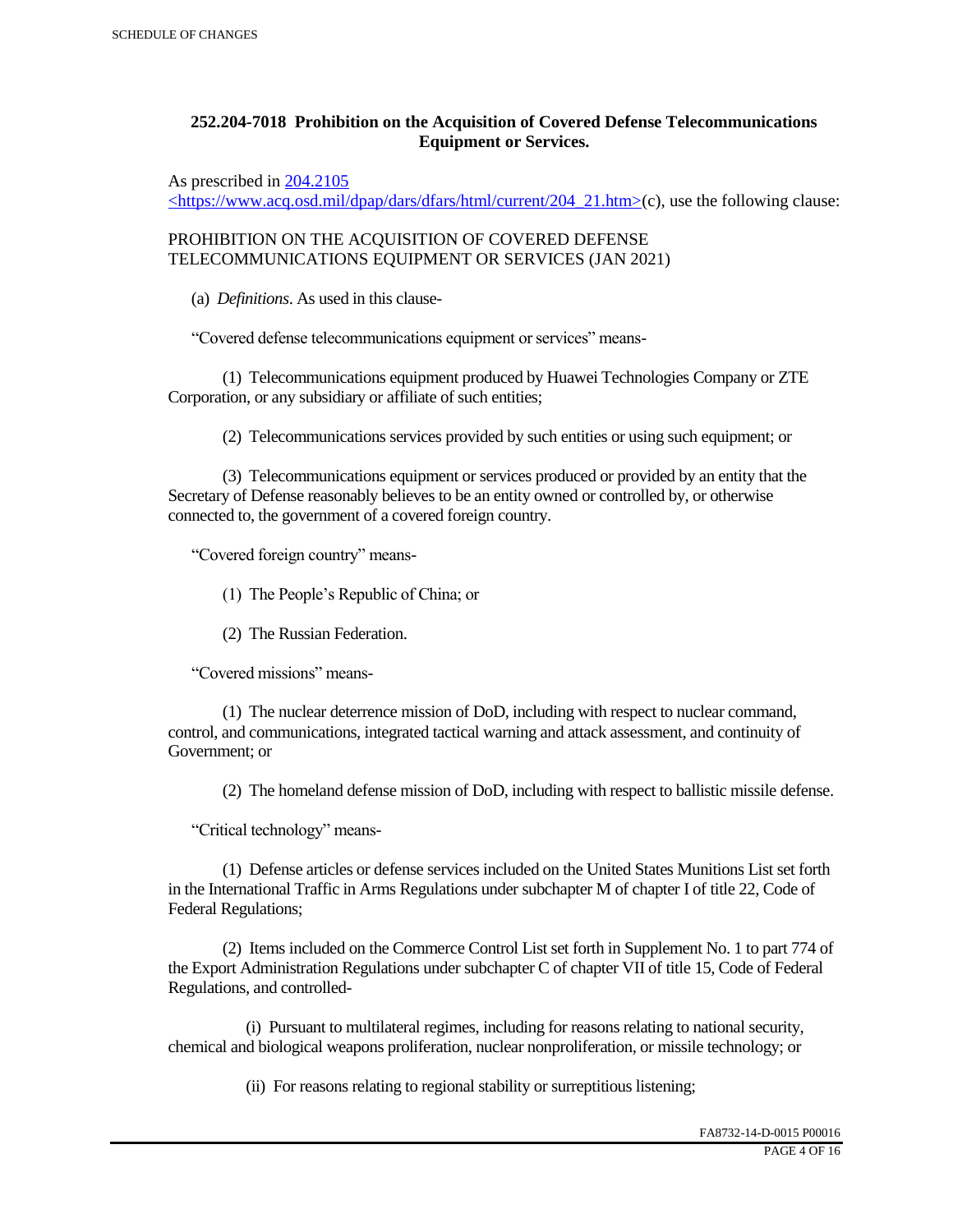(3) Specially designed and prepared nuclear equipment, parts and components, materials, software, and technology covered by part 810 of title 10, Code of Federal Regulations (relating to assistance to foreign atomic energy activities);

 (4) Nuclear facilities, equipment, and material covered by part 110 of title 10, Code of Federal Regulations (relating to export and import of nuclear equipment and material);

 (5) Select agents and toxins covered by part 331 of title 7, Code of Federal Regulations, part 121 of title 9 of such Code, or part 73 of title 42 of such Code; or

 (6) "Substantial or essential component" means any component necessary for the proper function or performance of a piece of equipment, system, or service.

"Critical technology" means-

 (b) *Prohibition*. In accordance with section 1656 of the National Defense Authorization Act for Fiscal Year 2018 (Pub. L. 115-91), the contractor shall not provide to the Government any equipment, system, or service to carry out covered missions that uses covered defense telecommunications equipment or services as a substantial or essential component of any system, or as critical technology as part of any system, unless the covered defense telecommunication equipment or services are covered by a waiver described in Defense Federal Acquisition Regulation Supplement 204.2104 <https://www.acq.osd.mil/dpap/dars/dfars/html/current/204\_21.htm>.

 (c) *Procedures*. The Contractor shall review the list of excluded parties in the System for Award Management (SAM) at  $\langle \frac{https://www.sam.gov/}{>}$  for entities that are excluded when providing any equipment, system, or service, to carry out covered missions, that uses covered defense telecommunications equipment or services as a substantial or essential component of any system, or as critical technology as part of any system, unless a waiver is granted.

(d) *Reporting*.

 (1) In the event the Contractor identifies covered defense telecommunications equipment or services used as a substantial or essential component of any system, or as critical technology as part of any system, during contract performance, the Contractor shall report at *<https://dibnet.dod.mil/>* the information in paragraph (d)(2) of this clause.

(2) The Contractor shall report the following information pursuant to paragraph  $(d)(1)$  of this clause:

 (i) Within 3 business days from the date of such identification or notification: the contract number; the order number(s), if applicable; supplier name; brand; model number (original equipment manufacturer number, manufacturer part number, or wholesaler number); item description; and any readily available information about mitigation actions undertaken or recommended.

(ii) Within 30 business days of submitting the information in paragraph  $(d)(2)(i)$  of this clause: any further available information about mitigation actions undertaken or recommended. In addition, the Contractor shall describe the efforts it undertook to prevent use or submission of a covered defense telecommunications equipment or services, and any additional efforts that will be incorporated to prevent future use or submission of covered telecommunications equipment or services.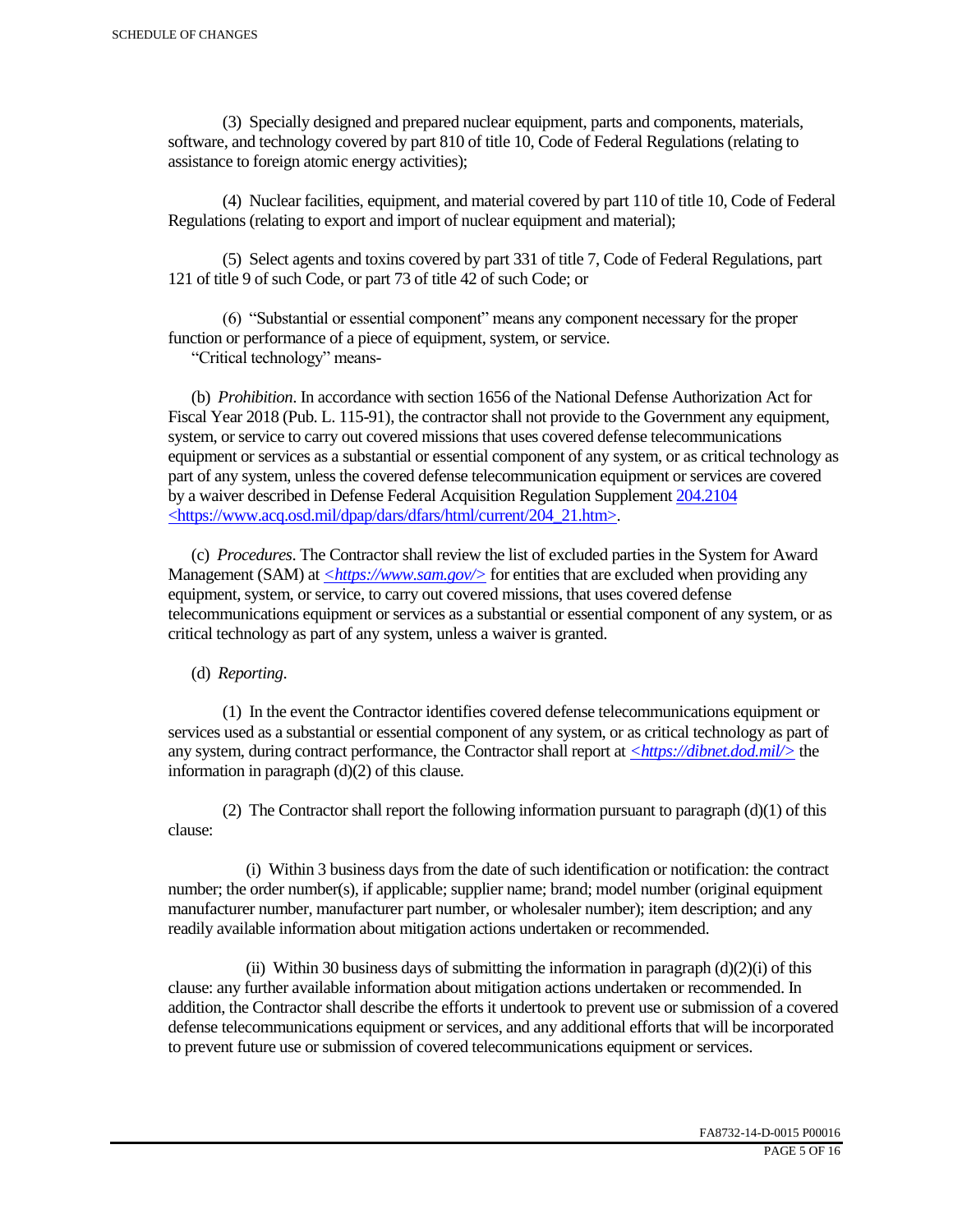(e) *Subcontracts*. The Contractor shall insert the substance of this clause, including this paragraph (e), in all subcontracts and other contractual instruments, including subcontracts for the acquisition of commercial items.

(End of clause)

### **252.204-7019 Notice of NIST SP 800-171 DoD Assessment Requirements.**

As prescribed in 204.7304

 $\langle$ https://www.acq.osd.mil/dpap/dars/dfars/html/current/204 73.htm>(d), use the following provision:

### NOTICE OF NIST SP 800-171 DOD ASSESSMENT REQUIREMENTS (NOV 2020)

(a) *Definitions*.

 "Basic Assessment", "Medium Assessment", and "High Assessment" have the meaning given in the clause 252.204-7020 <https://www.acq.osd.mil/dpap/dars/dfars/html/current/252204.htm>, NIST SP 800-171 DoD Assessments.

 "Covered contractor information system" has the meaning given in the clause 252.204-7012 <https://www.acq.osd.mil/dpap/dars/dfars/html/current/252204.htm>, Safeguarding Covered Defense Information and Cyber Incident Reporting, of this solicitation.

 (b) *Requirement*. In order to be considered for award, if the Offeror is required to implement NIST SP 800-171, the Offeror shall have a current assessment (i.e., not more than 3 years old unless a lesser time is specified in the solicitation) (see 252.204-7020) for each covered contractor information system that is relevant to the offer, contract, task order, or delivery order. The Basic, Medium, and High NIST SP 800-171 DoD Assessments are described in the NIST SP 800-171 DoD Assessment Methodology located at

 $\langle$ https://www.acq.osd.mil/dpap/pdi/cyber/strategically\_assessing\_contractor\_implementation\_of\_NIST \_SP\_800-171.html>.

(c) *Procedures*.

 (1) The Offeror shall verify that summary level scores of a current NIST SP 800-171 DoD Assessment (i.e., not more than 3 years old unless a lesser time is specified in the solicitation) are posted in the Supplier Performance Risk System (SPRS) (<https://www.sprs.csd.disa.mil/>) for all covered contractor information systems relevant to the offer.

 (2) If the Offeror does not have summary level scores of a current NIST SP 800-171 DoD Assessment (i.e., not more than 3 years old unless a lesser time is specified in the solicitation) posted in SPRS, the Offeror may conduct and submit a Basic Assessment to webptsmh@navy.mil  $\leq$ mailto:webptsmh@navy.mil> for posting to SPRS in the format identified in paragraph (d) of this provision.

 (d) *Summary level scores*. Summary level scores for all assessments will be posted 30 days postassessment in SPRS to provide DoD Components visibility into the summary level scores of strategic assessments.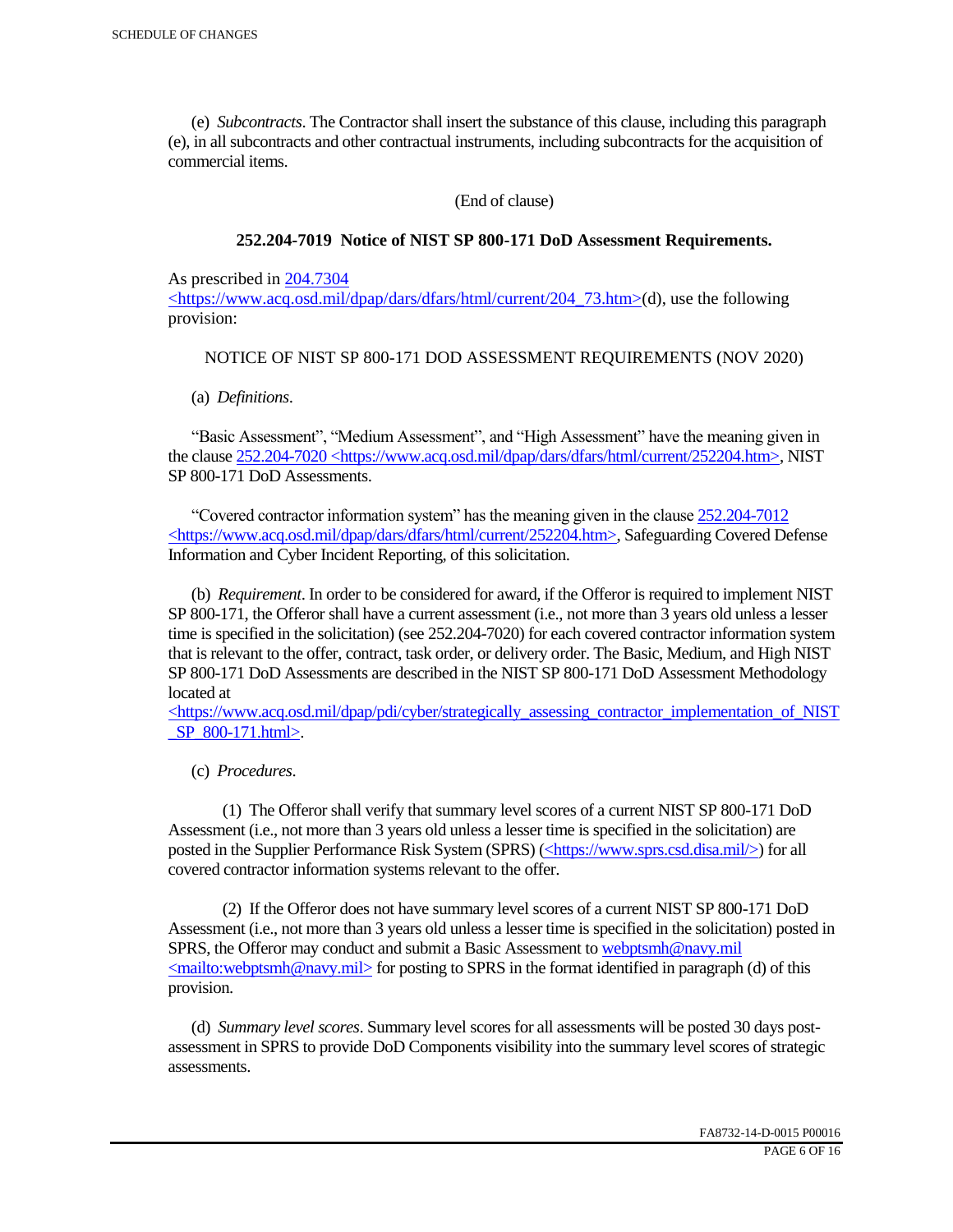(1) *Basic Assessments*. An Offeror may follow the procedures in paragraph (c)(2) of this provision for posting Basic Assessments to SPRS.

(i) The email shall include the following information:

(A) Cybersecurity standard assessed (e.g., NIST SP 800-171 Rev 1).

(B) Organization conducting the assessment (e.g., Contractor self-assessment).

 (C) For each system security plan (security requirement 3.12.4) supporting the performance of a DoD contract-

(*1*) All industry Commercial and Government Entity (CAGE) code(s) associated with the information system(s) addressed by the system security plan; and

(*2*) A brief description of the system security plan architecture, if more than one plan exists.

(D) Date the assessment was completed.

 (E) Summary level score (e.g., 95 out of 110, NOT the individual value for each requirement).

 (F) Date that all requirements are expected to be implemented (i.e., a score of 110 is expected to be achieved) based on information gathered from associated plan(s) of action developed in accordance with NIST SP 800-171.

 (ii) If multiple system security plans are addressed in the email described at paragraph  $(d)(1)(i)$  of this section, the Offeror shall use the following format for the report:

| <b>System Security CAGE Codes</b> |                               | <b>Brief</b> description | Date of    | <b>Total Score</b> | Date score of |
|-----------------------------------|-------------------------------|--------------------------|------------|--------------------|---------------|
| Plan                              | supported by this of the plan |                          | assessment |                    | $110$ will    |
|                                   | plan                          | architecture             |            |                    | achieved      |
|                                   |                               |                          |            |                    |               |
|                                   |                               |                          |            |                    |               |
|                                   |                               |                          |            |                    |               |

1)

 (2) *Medium and High Assessments*. DoD will post the following Medium and/or High Assessment summary level scores to SPRS for each system assessed:

(i) The standard assessed (e.g., NIST SP 800-171 Rev 1).

 (ii) Organization conducting the assessment, e.g., DCMA, or a specific organization (identified by Department of Defense Activity Address Code (DoDAAC)).

 (iii) All industry CAGE code(s) associated with the information system(s) addressed by the system security plan.

 (iv) A brief description of the system security plan architecture, if more than one system security plan exists.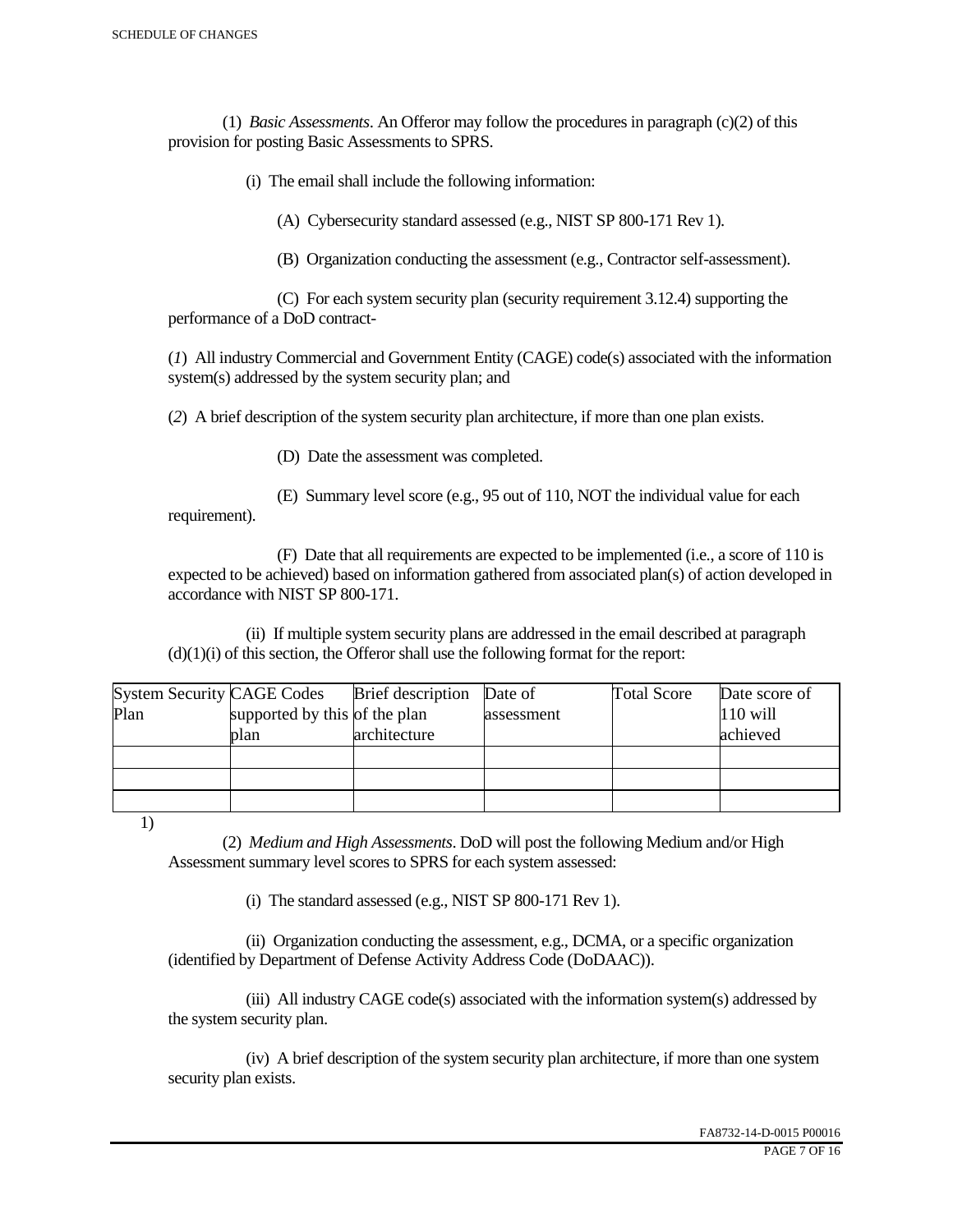(v) Date and level of the assessment, i.e., medium or high.

 (vi) Summary level score (e.g., 105 out of 110, not the individual value assigned for each requirement).

 (vii) Date that all requirements are expected to be implemented (i.e., a score of 110 is expected to be achieved) based on information gathered from associated plan(s) of action developed in accordance with NIST SP 800-171.

(3) *Accessibility*.

 (i) Assessment summary level scores posted in SPRS are available to DoD personnel, and are protected, in accordance with the standards set forth in DoD Instruction 5000.79, Defense-wide Sharing and Use of Supplier and Product Performance Information (PI).

 (ii) Authorized representatives of the Offeror for which the assessment was conducted may access SPRS to view their own summary level scores, in accordance with the SPRS Software User's Guide for Awardees/Contractors available at <https://www.sprs.csd.disa.mil/pdf/SPRS\_Awardee.pdf>.

 (iii) A High NIST SP 800-171 DoD Assessment may result in documentation in addition to that listed in this section. DoD will retain and protect any such documentation as "Controlled Unclassified Information (CUI)" and intended for internal DoD use only. The information will be protected against unauthorized use and release, including through the exercise of applicable exemptions under the Freedom of Information Act (e.g., Exemption 4 covers trade secrets and commercial or financial information obtained from a contractor that is privileged or confidential).

(End of provision)

## **252.204-7020 NIST SP 800-171 DoD Assessment Requirements.**

As prescribed in 204.7304 <https://www.acq.osd.mil/dpap/dars/dfars/html/current/204\_73.htm>(e), use the following clause:

## NIST SP 800-171 DOD ASSESSMENT REQUIREMENTS (NOV 2020)

(a) *Definitions*.

 "Basic Assessment" means a contractor's self-assessment of the contractor's implementation of NIST SP 800-171 that-

 (1) Is based on the Contractor's review of their system security plan(s) associated with covered contractor information system(s);

(2) Is conducted in accordance with the NIST SP 800-171 DoD Assessment Methodology; and

 (3) Results in a confidence level of "Low" in the resulting score, because it is a self-generated score.

 "Covered contractor information system" has the meaning given in the clause 252.204-7012 <https://www.acq.osd.mil/dpap/dars/dfars/html/current/2525204.htm>, Safeguarding Covered Defense Information and Cyber Incident Reporting, of this contract.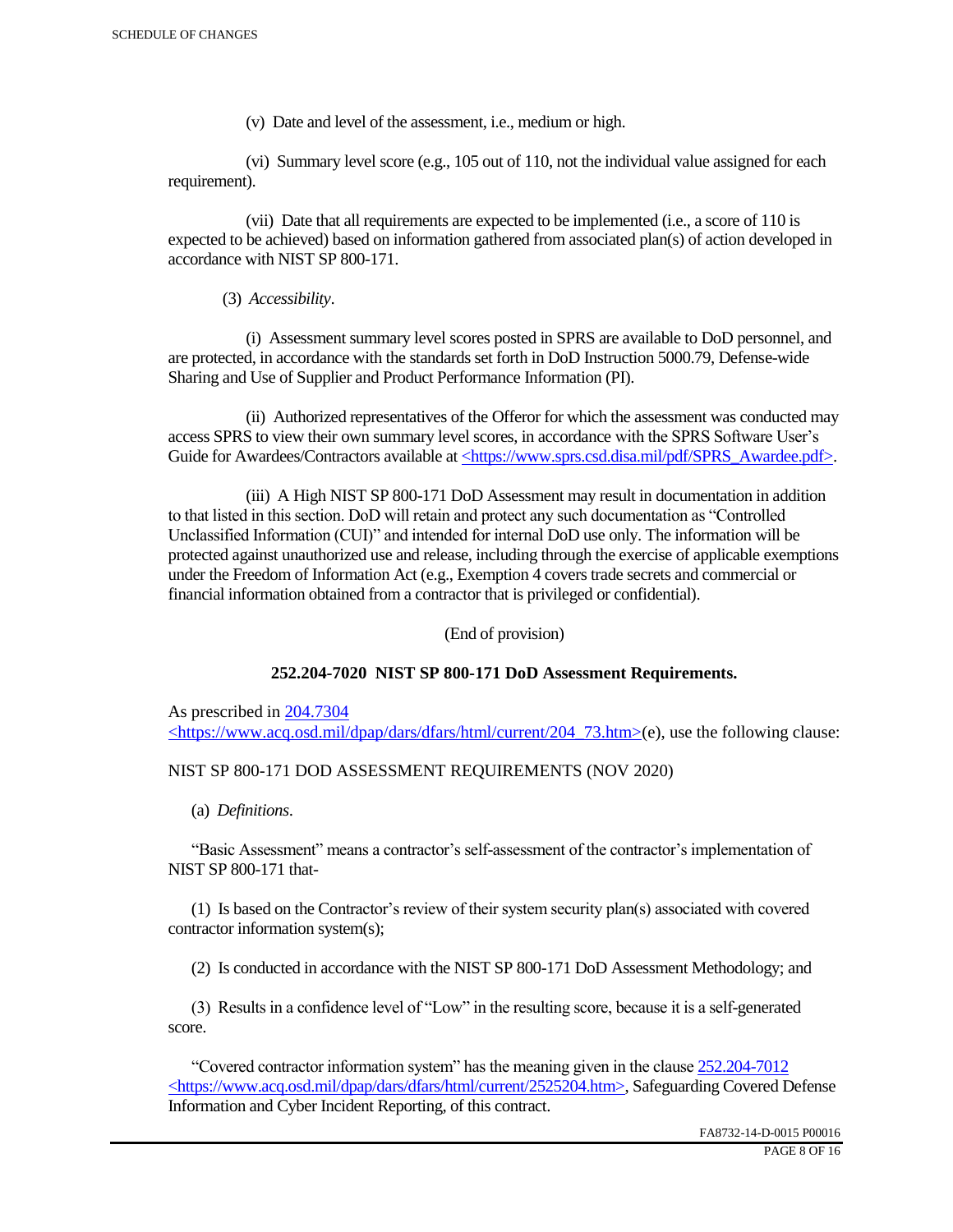"High Assessment" means an assessment that is conducted by Government personnel using NIST SP 800-171A, Assessing Security Requirements for Controlled Unclassified Information that-

(1) Consists of-

(i) A review of a contractor's Basic Assessment;

(ii) A thorough document review;

 (iii) Verification, examination, and demonstration of a Contractor's system security plan to validate that NIST SP 800-171 security requirements have been implemented as described in the contractor's system security plan; and

 (iv) Discussions with the contractor to obtain additional information or clarification, as needed; and

(2) Results in a confidence level of "High" in the resulting score.

"Medium Assessment" means an assessment conducted by the Government that-

(1) Consists of-

(i) A review of a contractor's Basic Assessment;

(ii) A thorough document review; and

 (iii) Discussions with the contractor to obtain additional information or clarification, as needed; and

(2) Results in a confidence level of "Medium" in the resulting score.

 (b) *Applicability*. This clause applies to covered contractor information systems that are required to comply with the National Institute of Standards and Technology (NIST) Special Publication (SP) 800- 171, in accordance with Defense Federal Acquisition Regulation System (DFARS) clause at 252.204- 7012 <https://www.acq.osd.mil/dpap/dars/dfars/html/current/252204.htm>, Safeguarding Covered Defense Information and Cyber Incident Reporting, of this contract.

 (c) *Requirements*. The Contractor shall provide access to its facilities, systems, and personnel necessary for the Government to conduct a Medium or High NIST SP 800-171 DoD Assessment, as described in NIST SP 800-171 DoD Assessment Methodology at https://www.acq.osd.mil/dpap/pdi/cyber/strategically\_assessing\_contractor\_implementation\_of\_NIST\_ SP\_800-171.html <https://www.acq.osd.mil/dpap/dars/dfars/html/current/dpap/pdi/cyber/strategically\_assessing\_contract

or implementation of NIST SP 800-171.html>, if necessary.

 (d) *Procedures*. Summary level scores for all assessments will be posted in the Supplier Performance Risk System (SPRS) (<https://www.sprs.csd.disa.mil/>) to provide DoD Components visibility into the summary level scores of strategic assessments.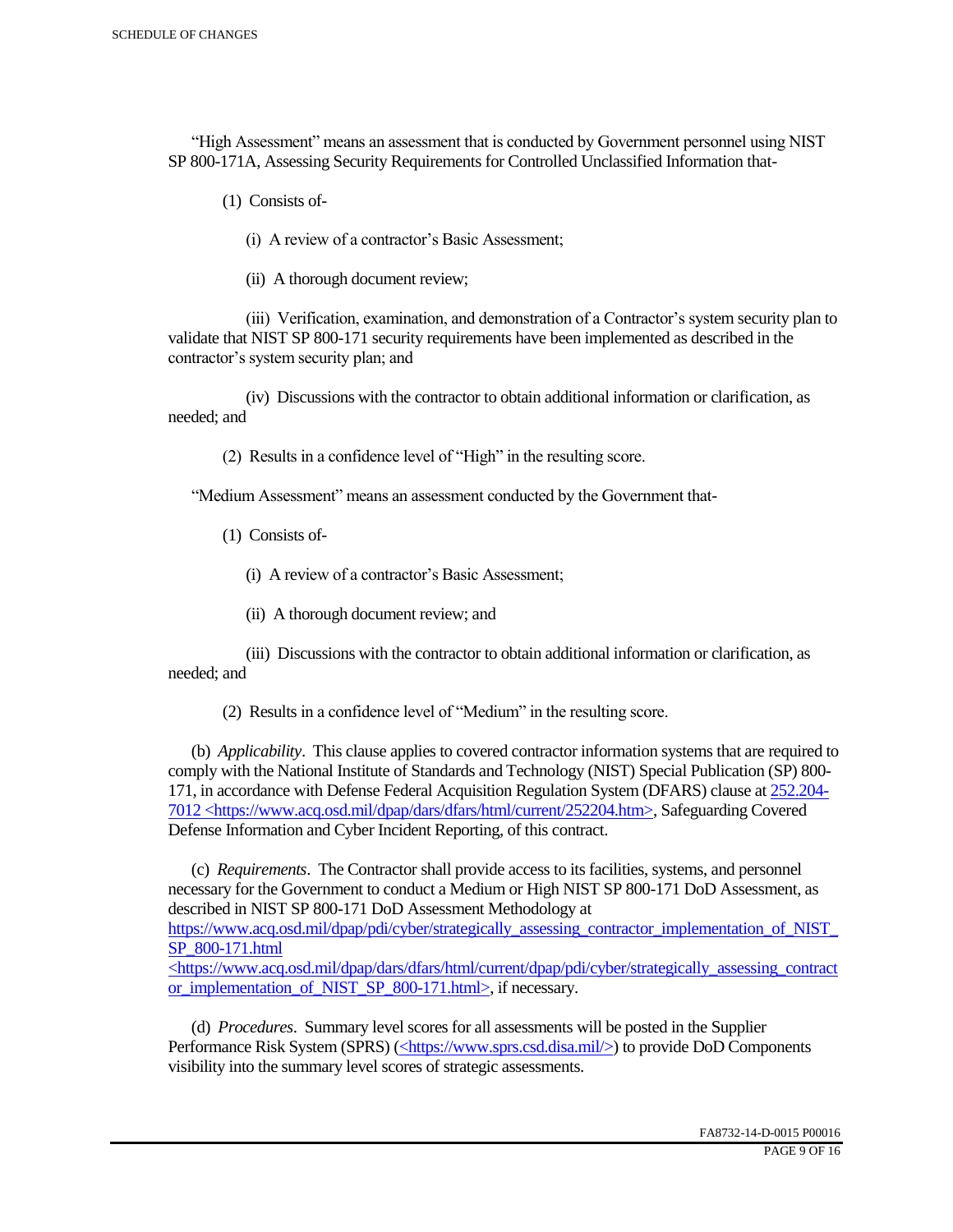(1) *Basic Assessments*. A contractor may submit, via encrypted email, summary level scores of Basic Assessments conducted in accordance with the NIST SP 800-171 DoD Assessment Methodology to webptsmh@navy.mil for posting to SPRS.

(i) The email shall include the following information:

(A) Version of NIST SP 800-171 against which the assessment was conducted.

(B) Organization conducting the assessment (e.g., Contractor self-assessment).

 (C) For each system security plan (security requirement 3.12.4) supporting the performance of a DoD contract-

(*1*) All industry Commercial and Government Entity (CAGE) code(s) associated with the information system(s) addressed by the system security plan; and

(*2*) A brief description of the system security plan architecture, if more than one plan exists.

(D) Date the assessment was completed

requirement).

(E) Summary level score (e.g., 95 out of 110, NOT the individual value for each

 (F) Date that all requirements are expected to be implemented (i.e., a score of 110 is expected to be achieved) based on information gathered from associated plan(s) of action developed in accordance with NIST SP 800-171.

 (ii) If multiple system security plans are addressed in the email described at paragraph (b)(1)(i) of this section, the Contractor shall use the following format for the report:

| <b>System Security CAGE Codes</b> |                               | <b>Brief</b> description | Date of    | <b>Total Score</b> | Date score of |
|-----------------------------------|-------------------------------|--------------------------|------------|--------------------|---------------|
| Plan                              | supported by this of the plan |                          | assessment |                    | $110$ will    |
|                                   | plan                          | architecture             |            |                    | achieved      |
|                                   |                               |                          |            |                    |               |
|                                   |                               |                          |            |                    |               |
|                                   |                               |                          |            |                    |               |

 (1) *Medium and High Assessments*. DoD will post the following Medium and/or High Assessment summary level scores to SPRS for each system security plan assessed:

(i) The standard assessed (e.g., NIST SP 800-171 Rev 1).

 (ii) Organization conducting the assessment, e.g., DCMA, or a specific organization (identified by Department of Defense Activity Address Code (DoDAAC)).

 (iii) All industry CAGE code(s) associated with the information system(s) addressed by the system security plan.

 (iv) A brief description of the system security plan architecture, if more than one system security plan exists.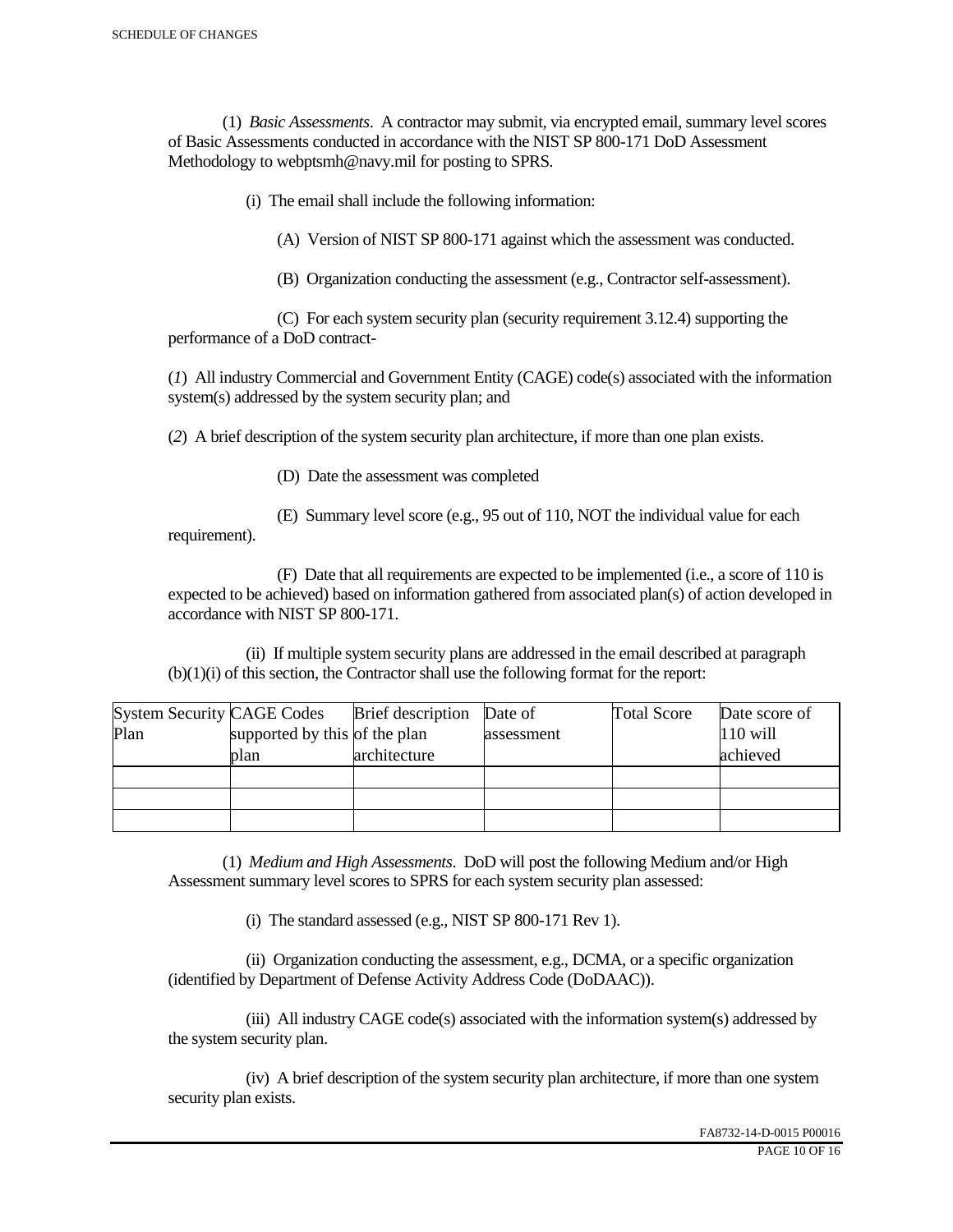(v) Date and level of the assessment, i.e., medium or high.

 (vi) Summary level score (e.g., 105 out of 110, not the individual value assigned for each requirement).

 (vii) Date that all requirements are expected to be implemented (i.e., a score of 110 is expected to be achieved) based on information gathered from associated plan(s) of action developed in accordance with NIST SP 800-171.

(e) *Rebuttals*.

 (1) DoD will provide Medium and High Assessment summary level scores to the Contractor and offer the opportunity for rebuttal and adjudication of assessment summary level scores prior to posting the summary level scores to SPRS (see SPRS User's Guide <https://www.sprs.csd.disa.mil/pdf/SPRS\_Awardee.pdf>).

 (2) Upon completion of each assessment, the contractor has 14 business days to provide additional information to demonstrate that they meet any security requirements not observed by the assessment team or to rebut the findings that may be of question.

## (f) *Accessibility*.

 (1) Assessment summary level scores posted in SPRS are available to DoD personnel, and are protected, in accordance with the standards set forth in DoD Instruction 5000.79, Defense-wide Sharing and Use of Supplier and Product Performance Information (PI).

 (2) Authorized representatives of the Contractor for which the assessment was conducted may access SPRS to view their own summary level scores, in accordance with the SPRS Software User's Guide for Awardees/Contractors available at <https://www.sprs.csd.disa.mil/pdf/SPRS\_Awardee.pdf>.

 (3) A High NIST SP 800-171 DoD Assessment may result in documentation in addition to that listed in this clause. DoD will retain and protect any such documentation as "Controlled Unclassified Information (CUI)" and intended for internal DoD use only. The information will be protected against unauthorized use and release, including through the exercise of applicable exemptions under the Freedom of Information Act (e.g., Exemption 4 covers trade secrets and commercial or financial information obtained from a contractor that is privileged or confidential).

## (g) *Subcontracts*.

(1) The Contractor shall insert the substance of this clause, including this paragraph  $(g)$ , in all subcontracts and other contractual instruments, including subcontracts for the acquisition of commercial items (excluding COTS items).

 (2) The Contractor shall not award a subcontract or other contractual instrument, that is subject to the implementation of NIST SP 800-171 security requirements, in accordance with DFARS clause 252.204-7012 of this contract, unless the subcontractor has completed, within the last 3 years, at least a Basic NIST SP 800-171 DoD Assessment, as described in

 $\langle$ https://www.acq.osd.mil/dpap/pdi/cyber/strategically\_assessing\_contractor\_implementation\_of\_NIST SP\_800-171.html>, for all covered contractor information systems relevant to its offer that are not part of an information technology service or system operated on behalf of the Government.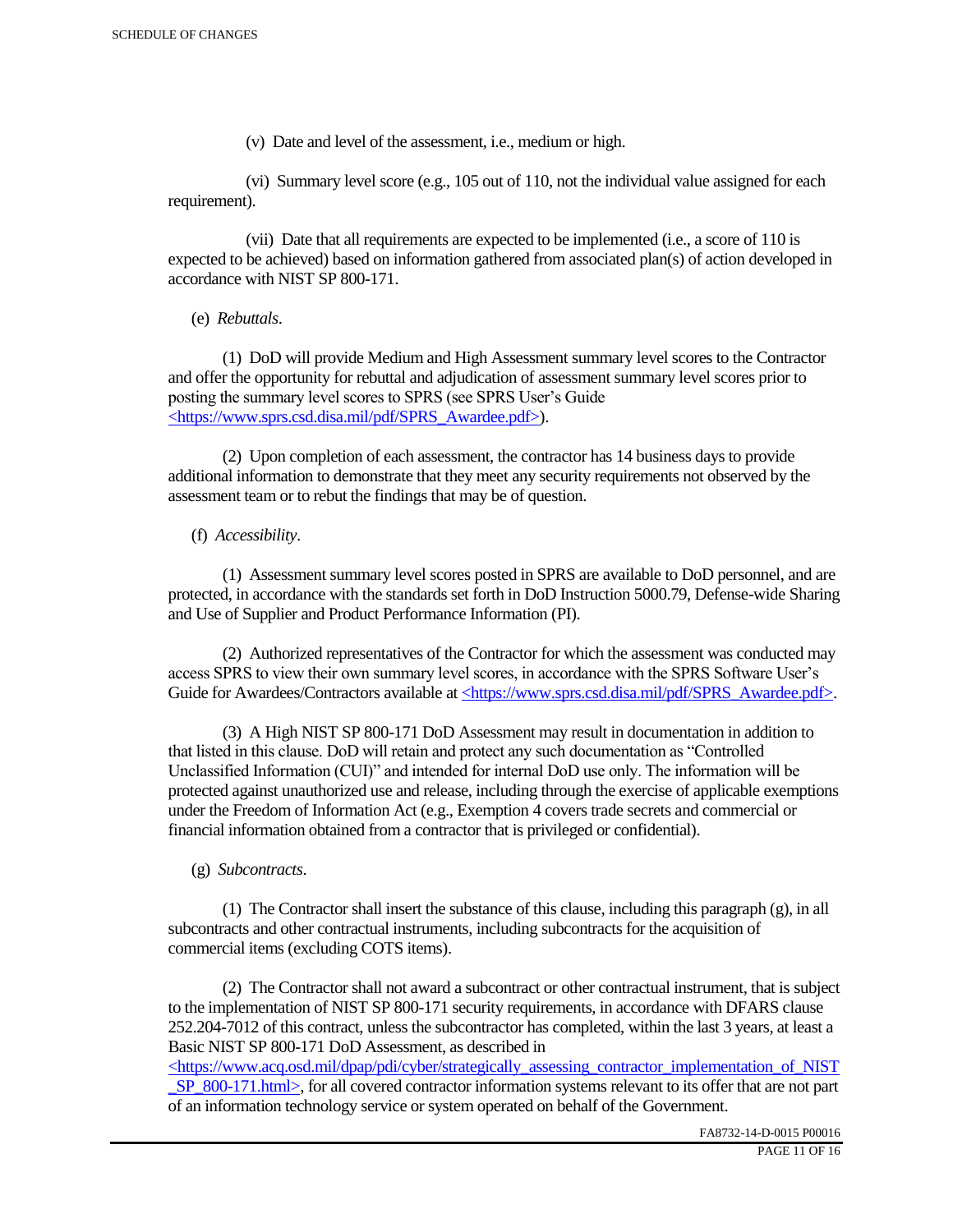(3) If a subcontractor does not have summary level scores of a current NIST SP 800-171 DoD Assessment (i.e., not more than 3 years old unless a lesser time is specified in the solicitation) posted in SPRS, the subcontractor may conduct and submit a Basic Assessment, in accordance with the NIST SP 800-171 DoD Assessment Methodology, to webptsmh@navy.mil <mailto:webptsmh@navy.mil> for posting to SPRS along with the information required by paragraph (d) of this clause.

#### (End of clause)

All other terms and conditions remain unchanged.

|             |                      | Jt∨        | Unit Price        |
|-------------|----------------------|------------|-------------------|
| <b>ITEM</b> | SUPPLIES OR SERVICES | Purch Unit | Total Item Amount |

### **OPTION PERIOD 4**

| 4010 | <b>CLIN Establish</b> |                           |  |
|------|-----------------------|---------------------------|--|
|      | Noun:                 | NETWORK CENTRIC SOLUTIONS |  |
|      | PSC:                  | D316                      |  |
|      | NSN:                  | N - Not Applicable        |  |
|      | Contract type:        | J - FIRM FIXED PRICE      |  |
|      | Inspection:           | <b>SOURCE</b>             |  |
|      | Acceptance:           | <b>SOURCE</b>             |  |
|      | FOB:                  | <b>SOURCE</b>             |  |
|      |                       |                           |  |

*Descriptive Data:* 

A. The contractor shall provide a wide range of solutions to complete the requirements IAW the PWS of the basic contract (Section J, Atch 1) and as cited in each individual task order.

B. The Products proposed to make up these solutions shall be priced under CLIN 4060 on a cost reimbursable basis.

C. ODCs and travel shall be priced separately under CLIN(s) 4060 and 4070.

D. Contract type shall be Firm-Fixed Price (FFP), Fixed-Price Incentive (Firm Target/Successive Target) or Fixed Price Award Fee (FPAF).

> Incentive:To be proposed Award Fee: To be proposed

E. Ordering Period: Effective date of option period through one (1) year.

F.Period of Performance: To be cited in each individual task order.

G. When it is determined that the principal purpose of the requirements falling within the scope of this basic contract are for an end item of supply, this CLIN may be used at the task order level and coded as a supply. The applicable supply clauses must be identified in the task order Request for Proposal (RFP) and any resulting task order. The Service Contract Act (SCA) does not apply. The Walsh Healy Act may apply.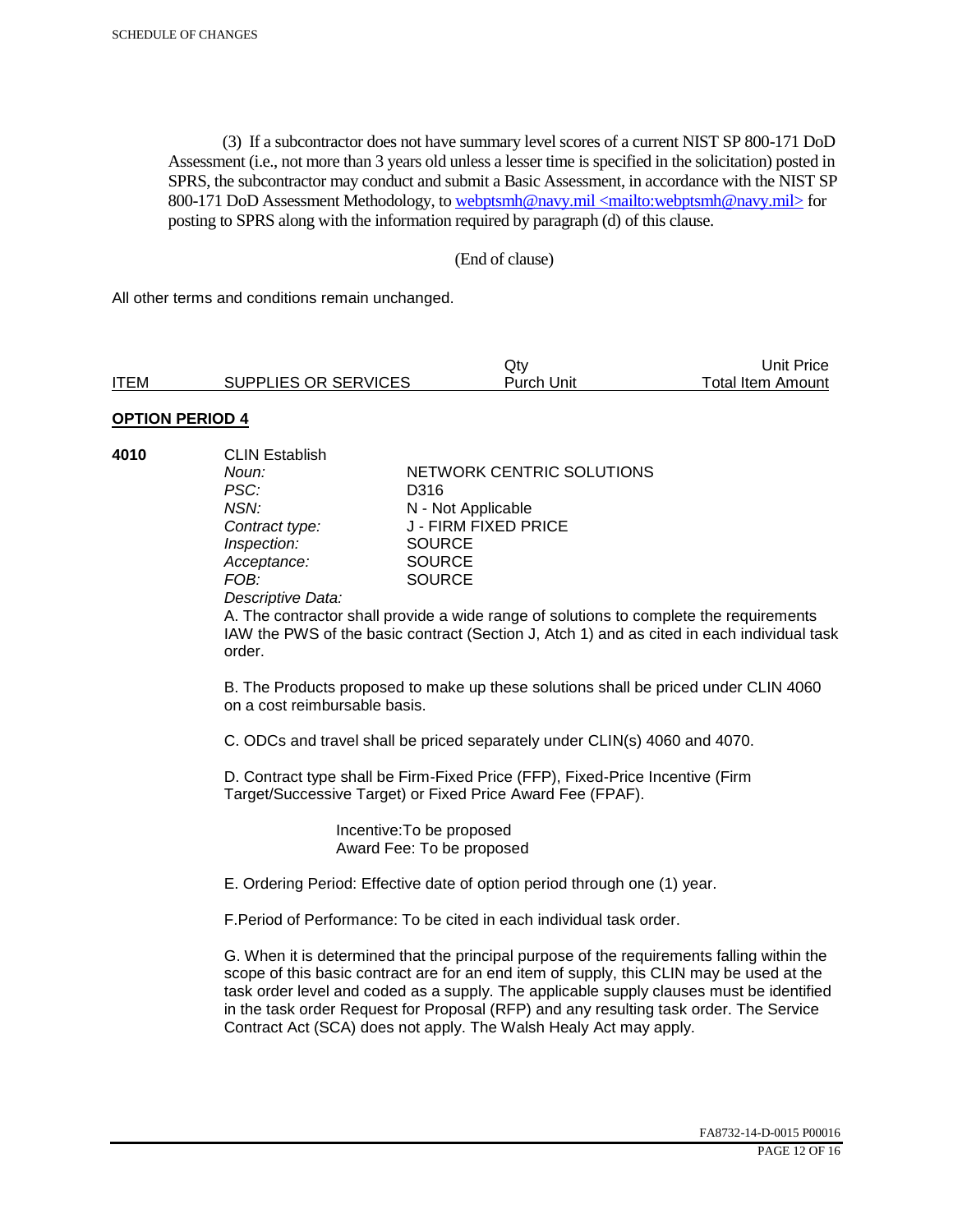|             |                      | Jt∨        | Jnit Price               |
|-------------|----------------------|------------|--------------------------|
| <b>ITEM</b> | SUPPLIES OR SERVICES | Purch Unit | <b>Total Item Amount</b> |
|             |                      |            |                          |

**4020** CLIN Establish *PSC:* D316 *Completion Date: Descriptive Data:* 

*Noun:* **NETWORK CENTRIC SOLUTIONS Contract type:** J - FIRM FIXED PRICE<br>
Completion Date: ASREQ

A. The contractor shall provide a wide range of solutions to complete the requirements IAW the PWS of the basic contract (Section J, Atch 1) and as cited in each individual task order.

B. The Products proposed to make up these solutions shall be priced under CLIN 4060 on a cost reimbursable basis.

C. ODCs and travel shall be priced separately under CLIN(s) 4060 and 4070.

D. Contract type shall be Cost-Plus Fixed Fee (CPFF), Cost-Plus-Incentive Fee (CPIF), or Cost-Plus Award Fee (CPAF.)

> Fixed-Fee: To be proposed Incentive Fee: To be proposed Award Fee: To be proposed

E. Ordering Period: Effective date of option period through one (1) year.

F. Period of Performance: To be cited in each individual task order.

G. When it is determined that the principal purpose of the requirements falling within the scope of this basic contract are for an end item of supply, this CLIN may be used at the task order level and coded as a supply. The applicable supply clauses must be identified in the task order Request for Proposal (RFP) and any resulting task order. The Service Contract Act (SCA) does not apply. The Walsh Healy Act may apply.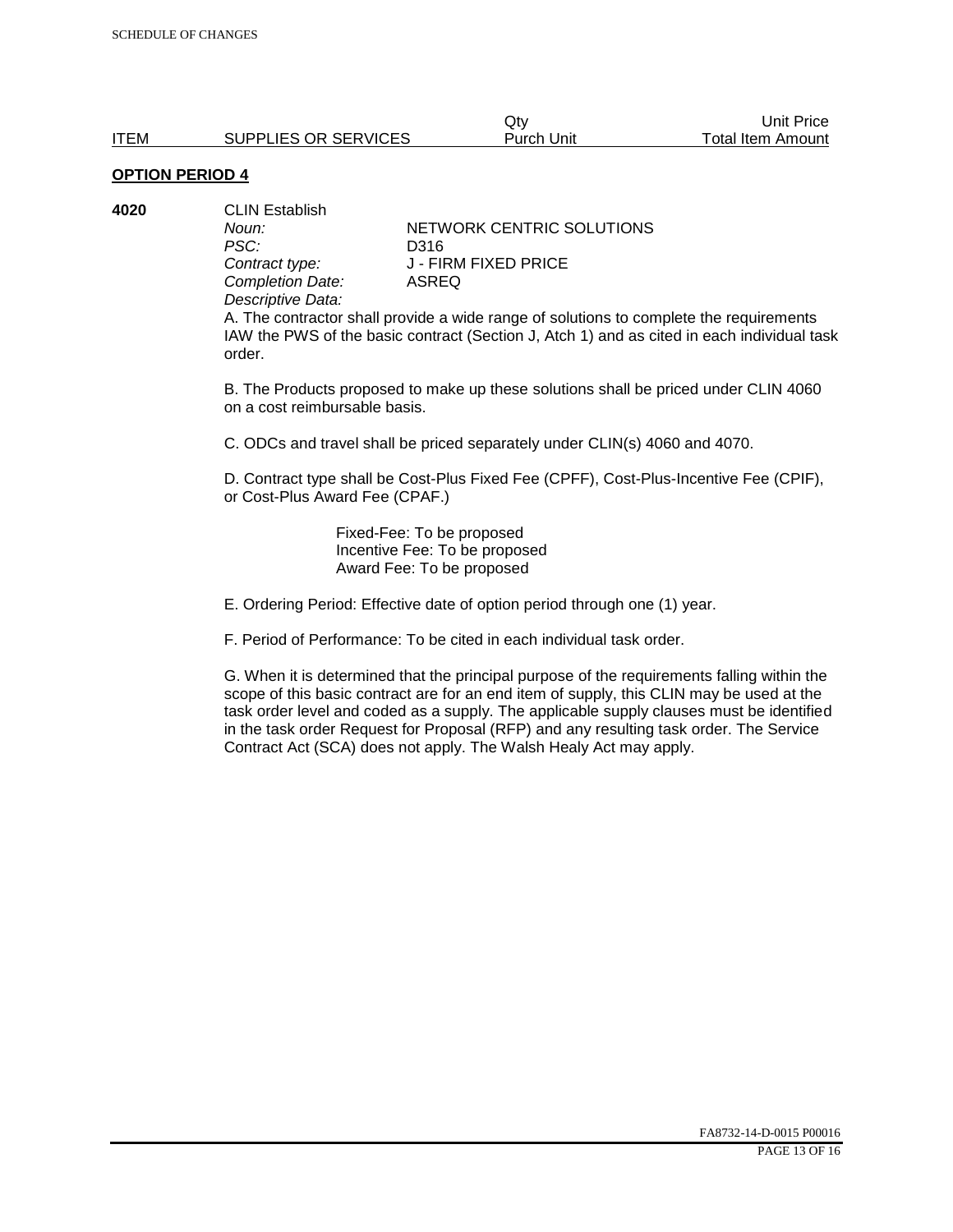| -------------- |                      |            |                          |
|----------------|----------------------|------------|--------------------------|
| <b>ITEM</b>    | SUPPLIES OR SERVICES | Purch Unit | <b>Total Item Amount</b> |
|                |                      | Qtv        | Unit Price               |

**4030** CLIN Establish PSC: D316<br>Contract type: J - FII *Completion Date: Descriptive Data:* 

*Noun:* **NETWORK CENTRIC SERVICES J** - FIRM FIXED PRICE<br>ASREQ

A. The contractor shall provide labor hours IAW the PWS (Section J, Atch 1) of the basic contract and as cited in each individual task order. The contractor shall provide labor categories and rates IAW Section J, Atch 5, and as cited in each individual task order.

B. Contract type shall be Labor Hour.

C. ODCs and travel shall be priced separately under CLIN(s) 4060 and 4070.

C. Ordering Period: Effective date of option period through one (1) year.

D. Period of Performance: To be cited in each individual task order.

#### **OPTION PERIOD 4**

**4040** CLIN Establish *Noun:* DATA *PSC:* D316 *NSN:* N - Not Applicable *DD1423 is Exhibit:* A *Inspection:* DESTINATION *Acceptance:* DESTINATION *FOB:* DESTINATION

*Contract type:* J - FIRM FIXED PRICE

*Descriptive Data:* 

A. The contractor shall deliver data in accordance with and as specified in Section J, Exhibit A (Contract Data Requirements List (CDRL) and as cited in each individual task order.

B. This CLIN is Not Separately Priced (NSP). The price is included in CLIN 4010, CLIN 4020 and CLIN 4030.

C. Ordering Period: Effective date of option period through one (1) year.

D. Period of Performance: To be cited in each individual task order.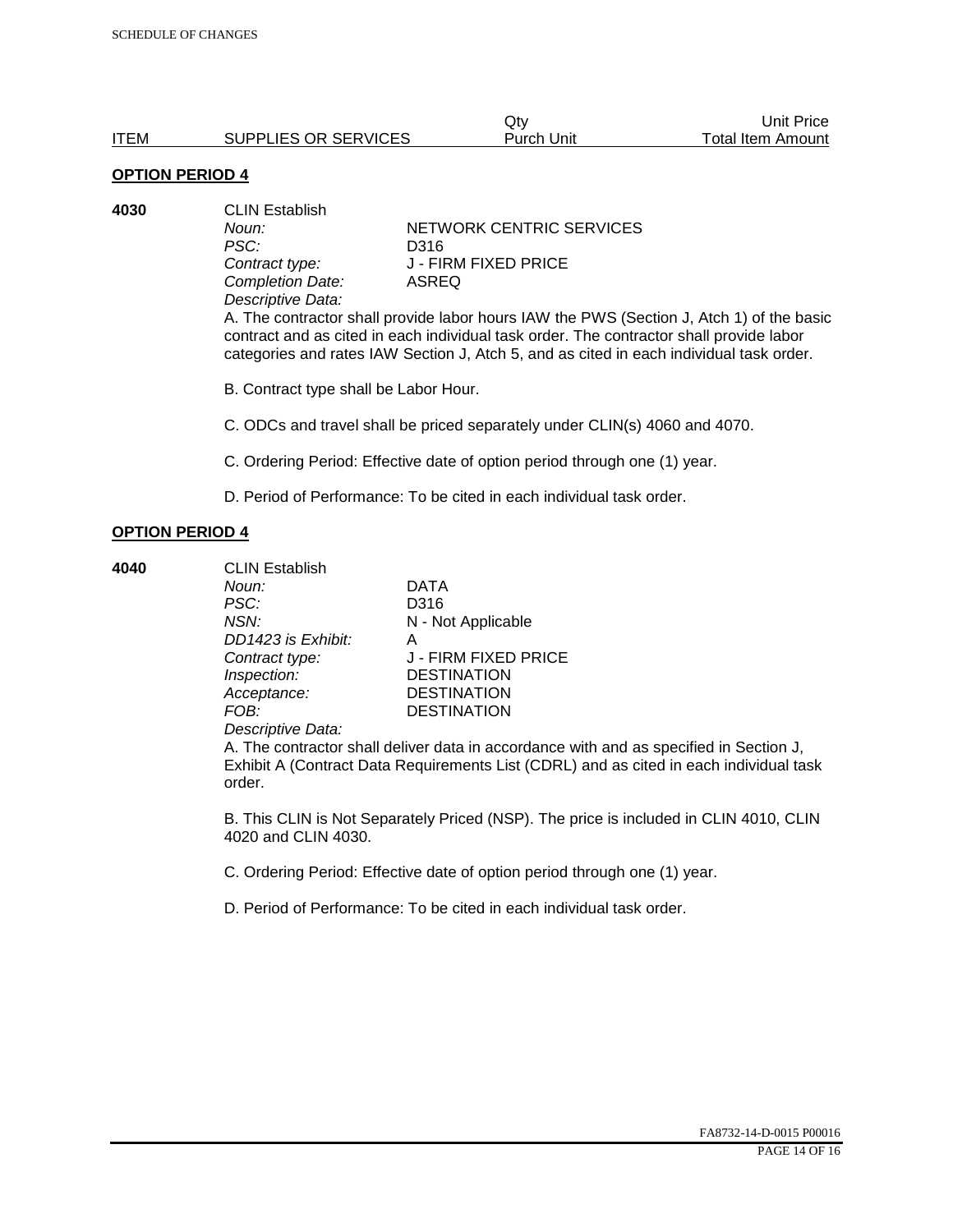|      |                      | Jt∨        | Unit Price        |
|------|----------------------|------------|-------------------|
| ITEM | SUPPLIES OR SERVICES | Purch Unit | Total Item Amount |

**4050** CLIN Establish *Noun:* WARRANTY *PSC:* D316 *Completion Date:* ASREQ *Descriptive Data:* 

*Contract type:* J - FIRM FIXED PRICE

A. The contractor shall provide a warranty, in lieu of or in addition to the standard warranty, IAW each individual task order and the basic contract on an as-required basis. Warranty options include: System Warranties, Workmanship and Construction Warranties, and/or extended product warranties.

B. Contract type shall be Firm Fixed Price (FFP).

C. Ordering Period: Effective date of option period through one (1) year.

D. Period of Performance: To be cited in each individual task order.

#### **OPTION PERIOD 4**

**4060** CLIN Establish *Noun:* **OTHER DIRECT COSTS (ODCS)** *PSC:* D316 *NSN:* N - Not Applicable *Contract type:* S - COST *Inspection:* DESTINATION *Acceptance:* DESTINATION *FOB:* DESTINATION *Descriptive Data:* 

> A. The contractor shall provide other direct costs as specified in each task order and the basic contract.

> (1) No profit shall be paid on purchases made under this CLIN; however, DCAA approved burden rates are authorized.

(2) ODCs must be purchased in accordance with the Contractor's approved purchasing system, as applicable.

(3) The products proposed to make up the solutions in CLINs 4010 and 4020 shall be purchased in-accordance-with Section J, Attachment 1, paragraph 3.5.1 of the Performance Work Statement (PWS) of this contract.

B. The contractor will provide ODCs on a cost reimbursable basis only.

C. Ordering Period: Effective date of option period through one (1) year.

D. Period of Performance: To be cited in each individual task order.